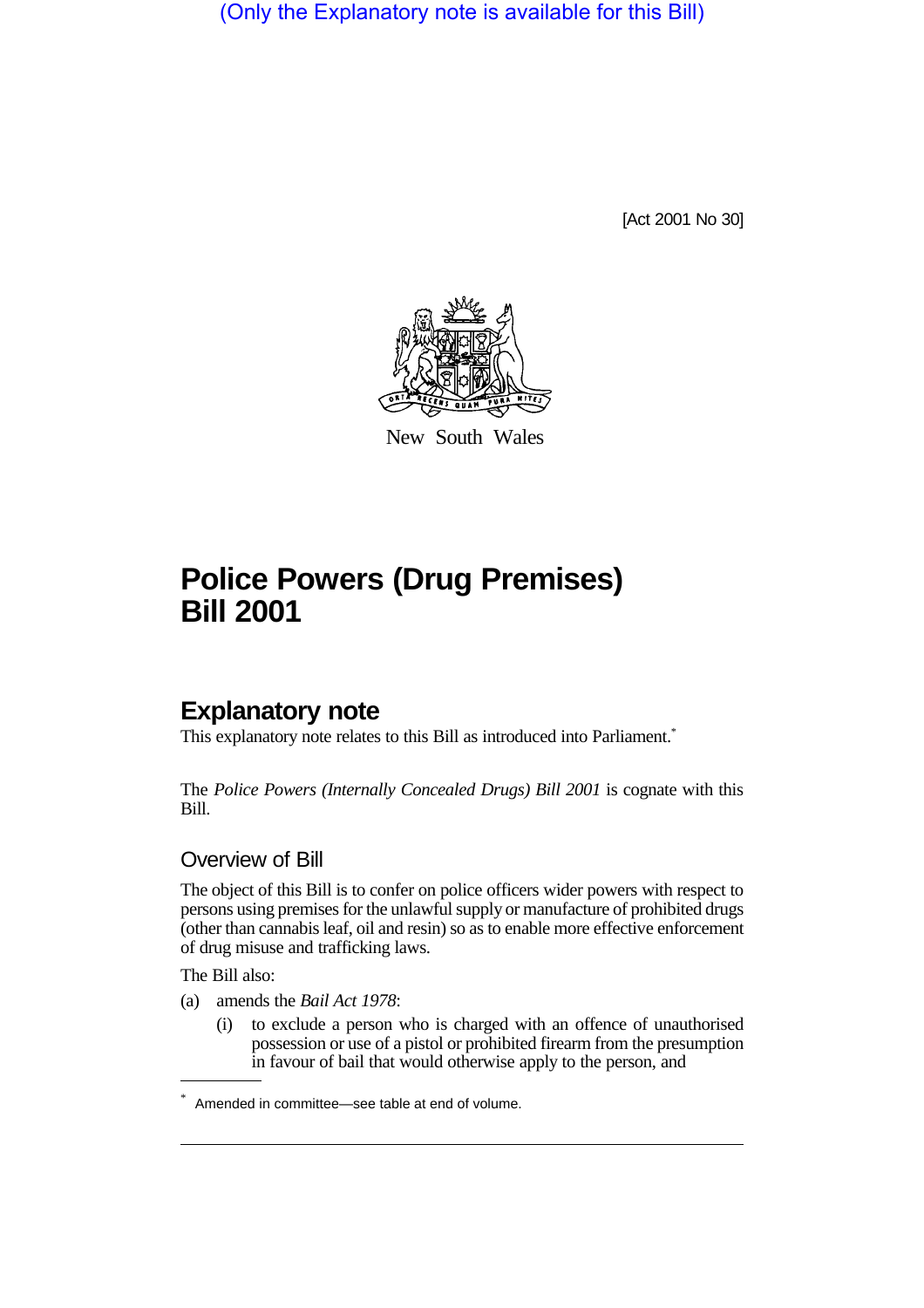Explanatory note

- (ii) to require a court making a determination as to the grant of bail to an accused person to have regard to whether the offence involves the possession or use of an offensive weapon or instrument in determining whether the offence is a serious offence or whether the person will commit one or more serious offences while at liberty and to require any prior criminal record of the person involving such offences to be taken into account, and
- (b) amends the *Criminal Assets Recovery Act 1990* to make second or subsequent offences under section 13 of the proposed Act a serious criminal offence for the purposes of the definition of *serious crime related activity* in that Act so that the criminal asset confiscation provisions of that Act will operate in relation to the criminal offence relating to drug premises, and
- (c) amends the *Drug Misuse and Trafficking Act 1985* to make it explicit that deemed possession as referred to in section 7 of that Act extends to joint possession, and
- (d) amends the *Summary Offences Act 1988* to enable a police officer to give reasonable directions to a person in a public place if the police officer has reasonable grounds to believe the person is in the public place for the purpose of unlawfully supplying, or soliciting others to supply, prohibited drugs or to obtain, procure or purchase prohibited drugs that the person could not lawfully possess.

The Bill also contains consequential amendments to the *Criminal Procedure Act 1986* and the *Search Warrants Act 1985*.

Outline of provisions

# **Part 1 Preliminary**

**Clause 1** sets out the name (also called the short title) of the proposed Act.

**Clause 2** provides for the commencement of the proposed Act on a day or days to be appointed by proclamation.

**Clause 3** defines certain words and expressions used in the proposed Act. *Drug premises* are defined as premises that are being used for the unlawful supply or manufacture of prohibited drugs. A *prohibited drug* is defined as a substance that is a prohibited drug within the meaning of the *Drug Misuse and Trafficking Act 1985* but so as not to include cannabis leaf, cannabis oil or cannabis resin.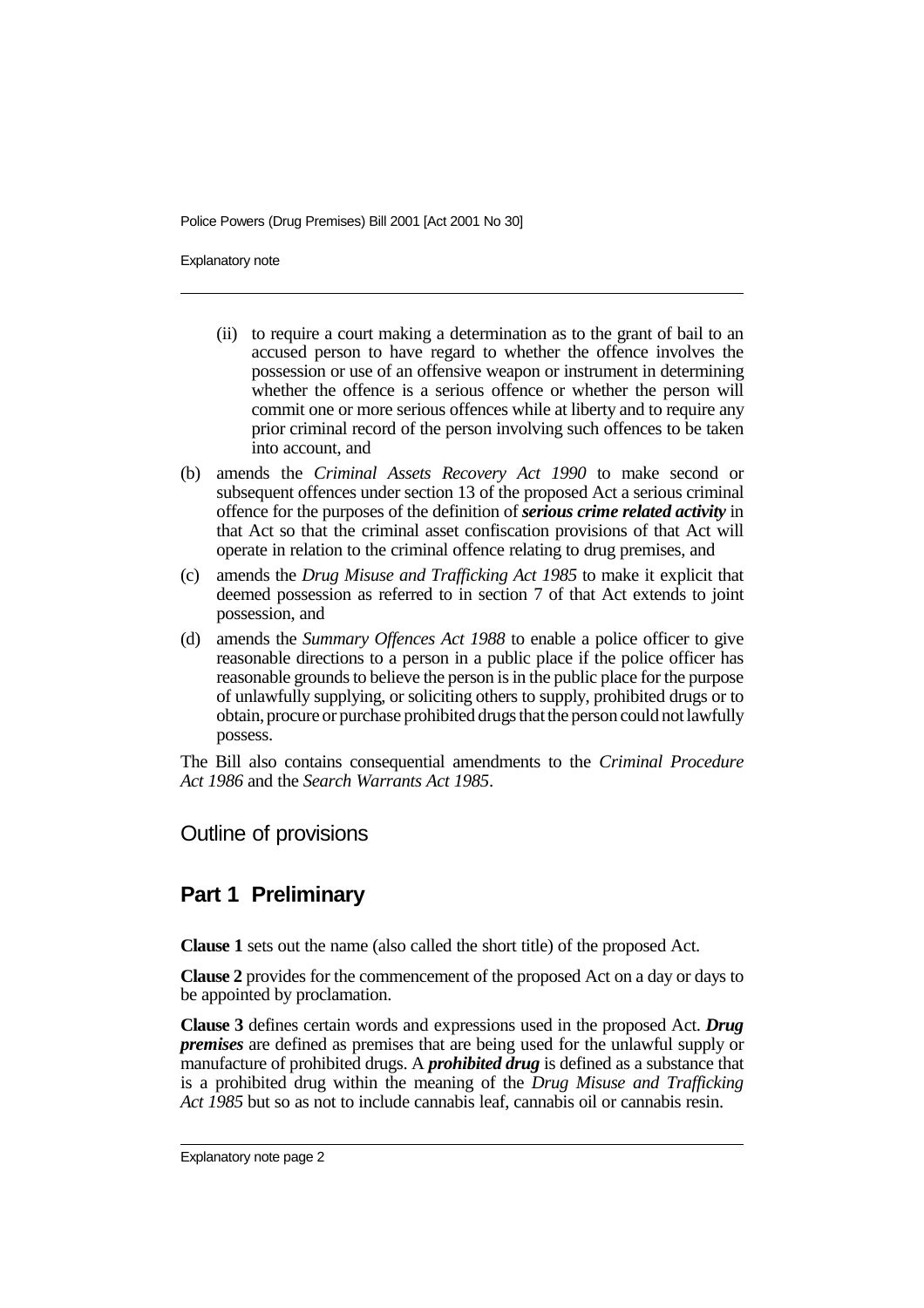Explanatory note

**Clause 4** provides that notes included in the Act do not form part of the Act.

# **Part 2 Search of suspected drug premises**

**Clause 5** provides for the issue by an authorised justice of a search warrant authorising the entry into and search of premises on the application of a police officer of or above the rank of sergeant who has reasonable grounds for believing that the premises are being used for the unlawful supply or manufacture of prohibited drugs.

**Clause 6** authorises a police officer executing a search warrant issued under the proposed Part to do various acts that may be necessary to enter and search the premises.

**Clause 7** authorises a police officer to search persons and do certain other things in executing a search warrant issued under the proposed Part.

**Clause 8** applies Part 3 of the *Search Warrants Act 1985* to search warrants issued under the proposed Part. Part 3 contains provisions relating to matters such as the way in which applications are to be made for search warrants, the execution of search warrants and the expiry of warrants.

**Clause 9** creates various offences relating to the obstruction of a police officer's entry to premises pursuant to a search warrant issued under the proposed Part. It also makes it an offence for a person on the premises to fail, without reasonable excuse, to comply with a police officer's requirement to state his or her full name or address.

# **Part 3 Offences involving drug premises**

**Clause 10** makes it clear that in proceedings for offences involving drug premises created by the proposed Part it is not necessary to prove that any person had a prohibited drug in his or her possession on the premises or that any prohibited drug was found on the premises.

**Clause 11** requires the prosecution to establish beyond a reasonable doubt that premises involved in an offence against the proposed Act were drug premises at the time the offence was committed. Clause 11 (2) sets out examples of matters to which the court may have regard in determining whether premises were drug premises when an offence was committed.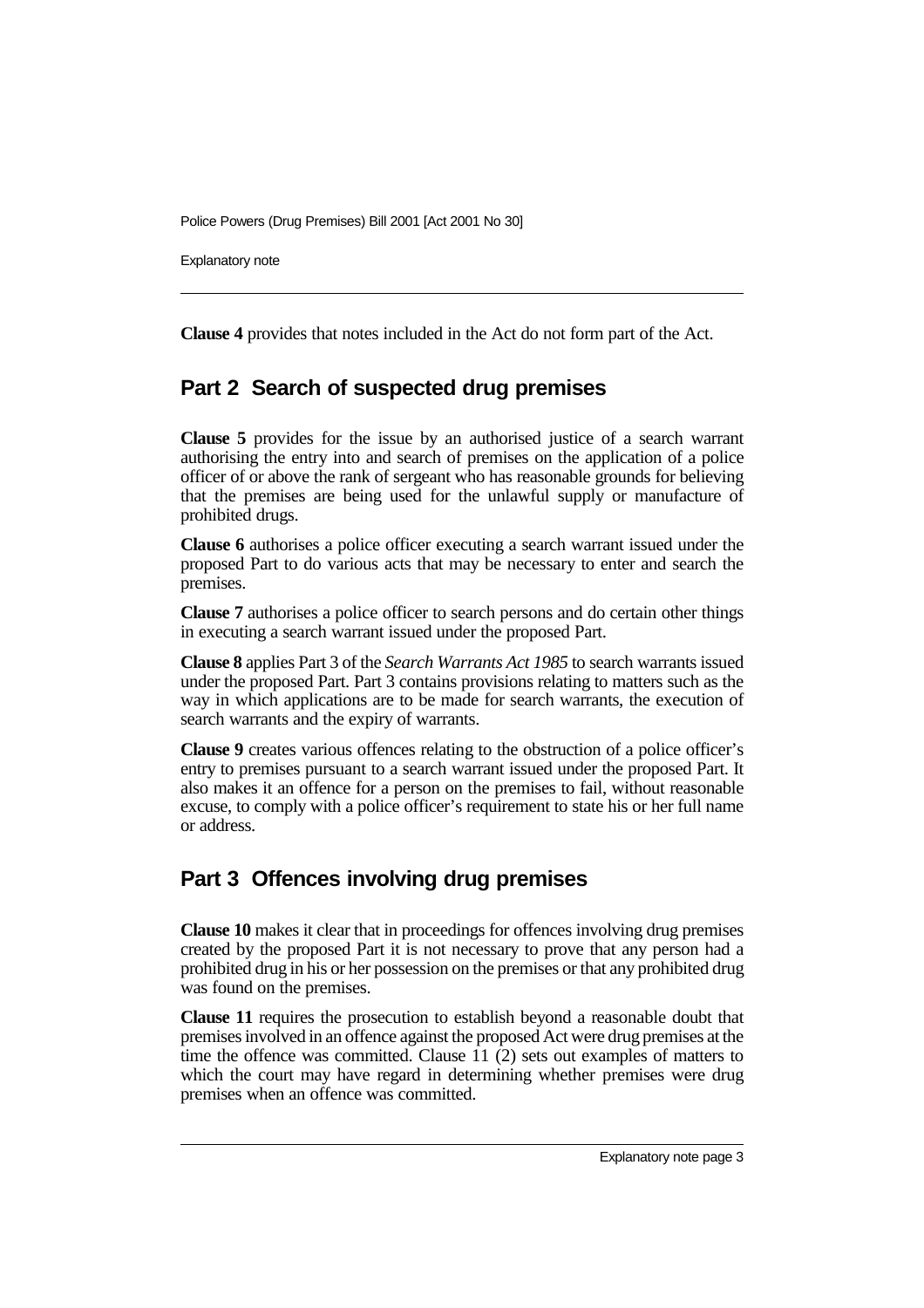Explanatory note

**Clause 12** makes it an offence for a person to be found on, or to be found entering or leaving, drug premises. A person will not be guilty of an offence if the person proves that he or she was on, or was entering or leaving the premises for a lawful purpose or with a lawful excuse.

**Clause 13** makes it an offence for the owner or occupier of premises to knowingly allow the premises to be used as drug premises.

**Clause 14** makes it an offence to organise or conduct, or assist in organising or conducting, drug premises. The clause makes it clear that a person who acts as a lookout, door attendant or guard is assisting in the organising or conduct of premises unless he or she proves that he or she did not know, and could not reasonably be expected to have known, that the premises concerned were drug premises.

#### **Part 4 Miscellaneous**

**Clause 15** provides for offences generally under the proposed Act to be dealt with summarily by Local Courts, although some second or subsequent offences which attract a high penalty are to be dealt with on indictment.

**Clause 16** deals with offences under the proposed Act that are committed by corporations.

**Clause 17** provides for certain money, equipment and other things seized in relation to offences to be forfeited to the Crown.

**Clause 18** makes it clear that the Act is not intended to limit the operation of the *Disorderly Houses Act 1943* and certain other laws.

**Clause 19** is a general regulation-making power.

**Clause 20** gives effect to the Schedules containing amendments to other Acts.

**Clause 21** provides for the Ombudsman to keep under scrutiny the exercise of functions conferred on police officers under the proposed Act for a period of 2 years after the commencement of the proposed section.

**Clause 22** provides for review of the proposed Act after 2 years.